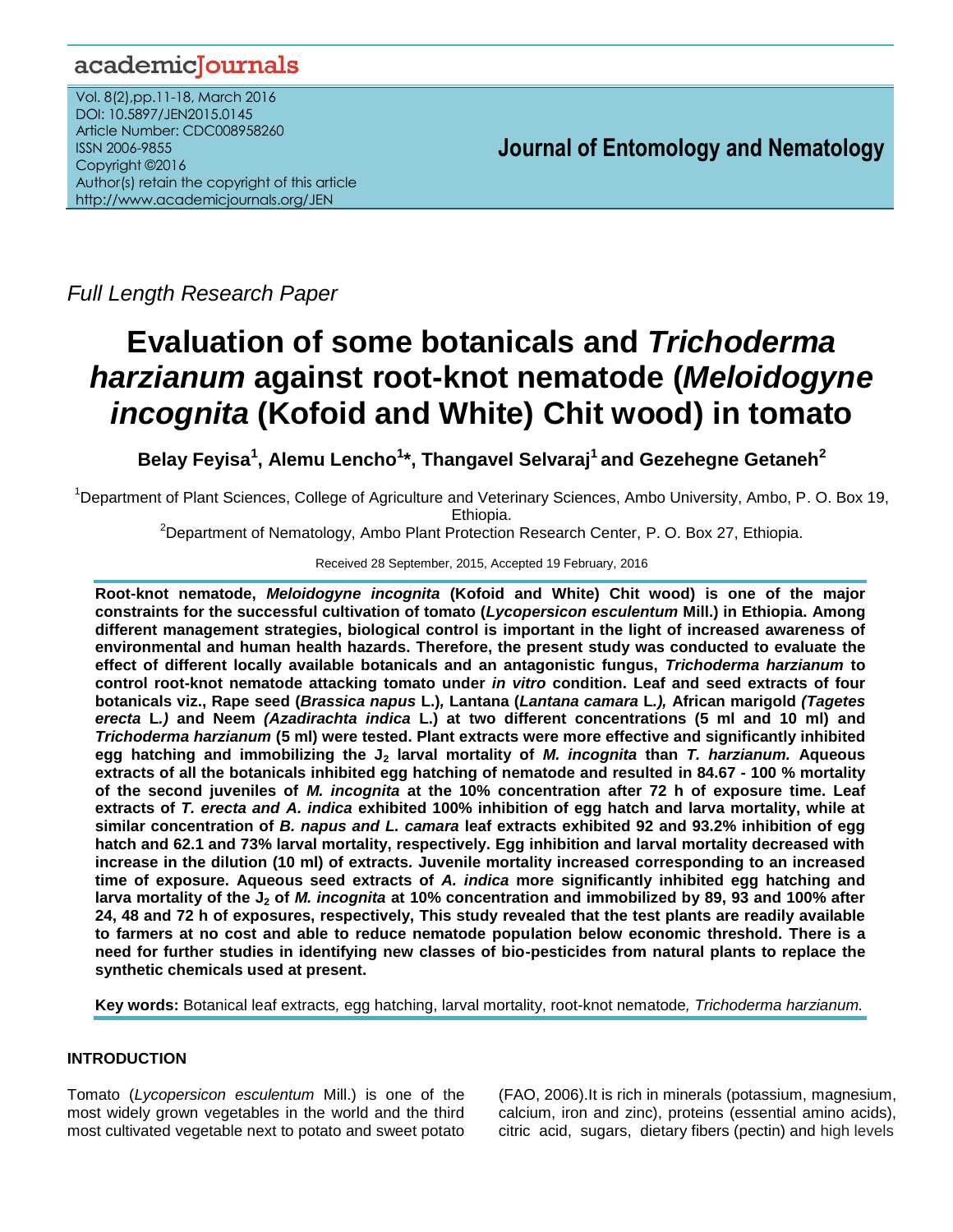of vitamin *C, lycopene,* and beta-carotene which are antioxidants against oxygen radicals that probably cause cancer, aging and arteriosclerosis (Naika et al., 2005). In Ethiopia, tomato is among the most important vegetable crops providing higher incomes to small scale farmers compared to other vegetable crops (Lemma et al., 1992). Most intensive production is done in the Rift Valley, mainly along Awash River Valley and around the lakes (Lemma, 1994). It is produced both during the rainy and dry seasons under supplemental irrigation (Lemma, 1994).

Tomato crops are more susceptible to several biotic stresses compared to other vegetables and cereals. Among the different biotic stresses, the root-knot nematode is one of the most destructive and widespread attacking tomato in Ethiopia. HARC (2005) reported of a high incidence of root-knot nematodes attack on tomato in major tomato producing areas of Ethiopia, particularly in Ambo and Toke Kutaye districts of West Showa. The most common diseases in tomato production fields are the root knot nematode, *M. incognita* which are the dominant disease in Rift Valley of Ethiopia (MoARD, 2009). Many workers have attempted to assess crop losses caused by plant parasitic nematode species in Ethiopia (Tadale and Mengistu, 2000; Wondirad and Tesfamariam, 2002). The yield of tomato suffered 2.3% loss due to *M. incognita* infestation at the rate of 3-4 larvae/g soil under field conditions in Ethiopia (Sikora and Fernández, 2005; Wesemael et al., 2011). Several methods known to manage the root-knot nematode include the use of nematicide, organic amendments, resistant cultivars, soil solarization and biological control, which have been used with different levels of success on tomatoes (Randhawa et al., 2001; Sakhuja and Jain, 2001). Although the application of chemical nematicide has been found as an effective measure for the control of nematodes, it has a high toxic residual effect on the environment and particularly on non-target organisms (Anastasiadis et al., 2008). In view of this, current research is focused on the development of alternative strategies that are environmently friendly and sustainable (Pinkerton et al., 2000; Mashela et al., 2008). Bio-control strategies appear to offer an environmentally safe and ecologically feasible option for plant protection with great potential for promoting sustainable agriculture. They also help beneficial microorganisms in the soil. The bio control efficiency depends on the nematode species, plant host and their root exudates, and other crops in rotation (Hallman et al., 2009). The beneficial effects of certain types of plants derived materials and microorganisms in soil have been attributed to a decrease in the population densities of plant-parasitic nematodes (Akhtar, 2000).

Several fungi have been identified and classified according to their nematophagous properties. They include trappers, endo-parasites, egg-parasites and toxin producers (Liu et al*.* 2009). Fungi that have toxic effects on nematodes include *Aspergillus* spp. and *Trichoderma*  spp. *Trichoderma viride* which were reduced egghatching (Goswami and Mittal, 2004) and trade formulations have also proven to be efficacious in tropical greenhouse conditions (Cuadra et al*.,* 2008). Some species of *Trichoderma* have been used widely as biocontrol agents against soil-borne plant diseases (Whipps, 2001) and also they have activity towards root-knot nematode (Meyer et al*.,* 2001; Sharon et al*.,* 2001). A number of *Trichoderma* isolates are now used commercially for the control of nematodes in the soil. It was found that the gelatinous matrix enables fungal attachment and enhances parasitic abilities of most isolates, which could also utilize it as a nutrient source (Sharon et al*.,* 2009). The conidia of *Trichoderma* attach to nematode cuticle or to egg shell and parasitize on them (Sharon et al., 2007). Al Kader (2008) reported a high nematicidal effect of the fungus *Paecilomyces lilacinus* culture filtrate on J<sub>2</sub> of *M. incognita*, with 99% of J2 immobilized after 2 days of treatment. *Trichoderma*  spp. has been reported to produce chitinase into the culture (Chet and Baker, 1981), which might help in the inhibition of egg hatching. Botanicals, plant-based pesticide chemicals have found favor as alternatives to pesticides in recent times. When French marigold was planted immediately after the termination of a *Meloidogyne* susceptible host, bitter melon (*Momordica charantia* L.), and marigold suppressed approximately 50% of *M. incognita* compared to the bare ground treatment (Marahatta et al*.,* 2010). Several higher plants and their constituents have been successful in plant disease control and have proved to be harmless and nonphytotoxic, unlike chemical fungicides (Alam et al., 2002). The fresh leaf extracts of *Azadirachta indica*, *Allium sativum* (Garlic) and *Tagetes erecta* (African marigold) were examined against *M. incognita* on tomato *in vitro* and *in vivo* conditions (Abo-Elyouser et al*.*, 2010). All treatments immobilized juveniles (J*2*), the highest effect caused by neem leaves extract after 24 and 48 h of exposure. In soil, all treatments significantly reduced the root galling, nematode population, and enhanced the plant growth and yield (Abo-Elyousr et al*.*, 2010).In spite of the wide distribution of root-knot nematode on many crops in Ethiopia, little work has been done on the management of tomato root-knot nematode. So far, little efforts have been made to exploit locally available botanicals and antagonistic fungal organisms for the control of root-knot nematode on crops in Ethiopia. Even

# \*Corresponding author. E-mail: alemulencho@yahoo.com

Author(s) agree that this article remains permanently open access under the terms of the Creative Commons Attribution [License 4.0 International License](http://creativecommons.org/licenses/by/4.0/deed.en_US)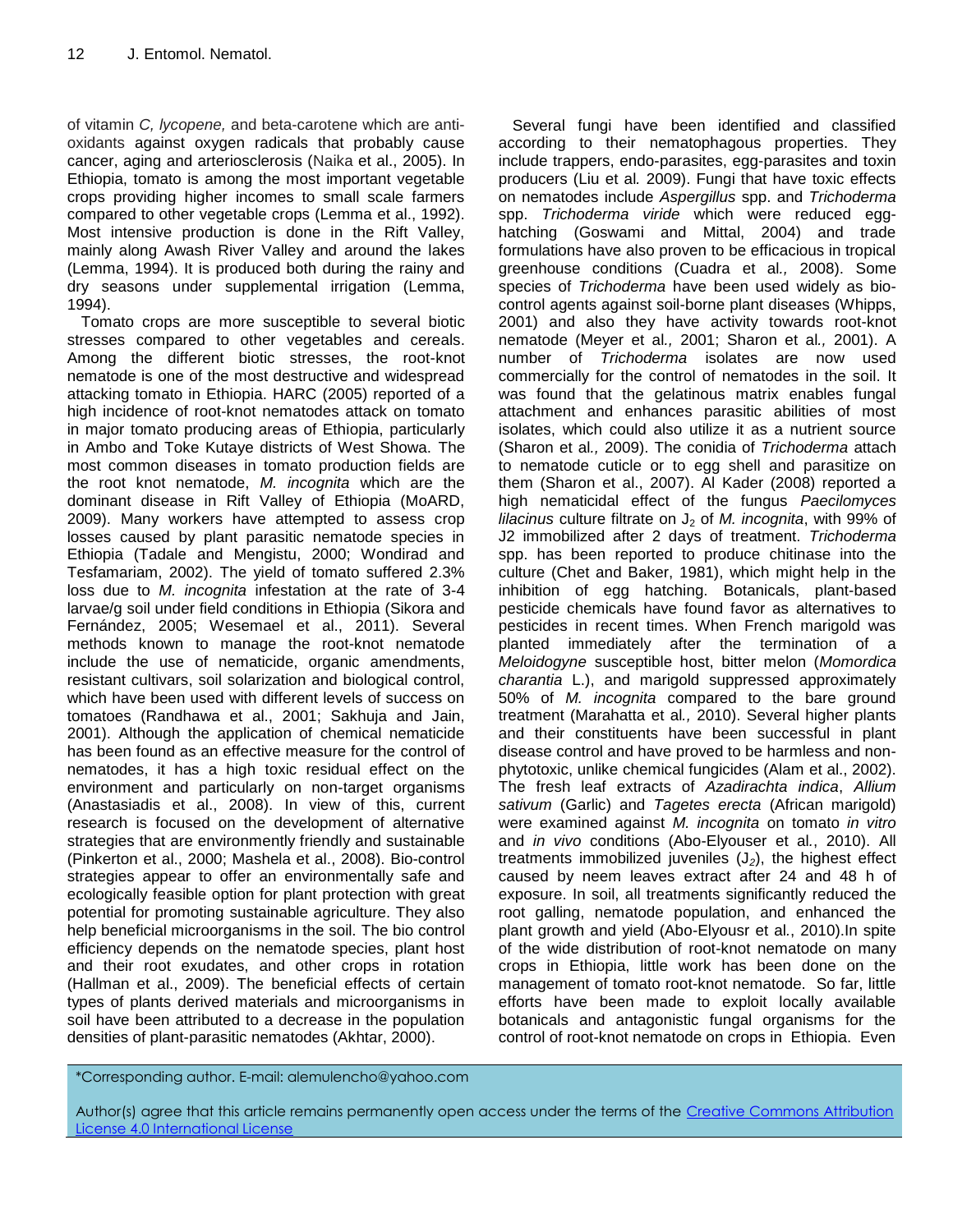| Common name of the botanicals | <b>Botanical name</b> | <b>Parts used</b> |
|-------------------------------|-----------------------|-------------------|
| Rape seed                     | Brassica napus L.     | Leaf              |
| Lantana                       | Lantana camara L.     | Leaf              |
| African marigold              | Tagetes erecta L.     | Leaf              |
| Neem                          | Azadirachta indica L. | Leaf and seed     |

**Table 1.** List of botanicals used against root-knot nematode.

if few works were done by botanicals in Ethiopia, their combination with biological and their synergistic effect with antagonistic fungi are not studied.

In management of plant parasitic nematodes using plant products and their derivatives is gaining importance in the light of increased awareness of environmental and human health hazards associated with nematicidal chemicals, biodegradability, selective toxicity to target pests, safety to non target organisms. The plant protection scientists all over the world are aiming at non chemical means to tackle the pest and disease problems. Therefore, the present study was conducted to evaluate some locally available plant species and an antagonistic fungus, *Trichoderma harzianum* for the management of tomato root-knot nematode under *in vitro* conditions.

#### **MATERIALS AND METHODS**

#### **Description of the study area**

*In vitro* experiments were conducted at Ambo Plant Protection Research Center (APPRC), Ambo, Ethiopia in 2013-2014. The center is located at Ambo District, with an altitudes of 2100 m, latitude 8° 57' 58"N and longitude 37°5'33"E.

#### **Collection of botanicals and preparation of extracts**

Rapeseed, *Lantana* and marigold were collected from Ambo University campus, Ambo. Neem seeds and leaves were collected from Melkasa Research Center and *Trichoderma harzianum*  (Jimma isolate) was obtained from Department of Mycology, APPRC, Ambo, Ethiopia.

The seeds of tomato cv. *Marglobe* were obtained from Melkassa Research Centre, Melkassa, Ethiopia. The test plants leaves and seeds were shade dried (Table 1) and were separately made powdered form using an electric grinder and 20 g powder of each plant powder was soaked separately in 100 ml of distilled water for 24 h in 500 ml Erlenmeyer flask. After 24 h of soaking, they were filtered through Whatmann No.1 filter papers and then the filtrate was centrifuged at 2000 rpm for 10 min for *in vitro* experiments. Each extract was considered as a standard solution "S" (100% concentration) and then kept in the refrigerator until use for further studies. Suspensions of the concentrations of 0, 5, and 10% were prepared with distilled water (Taye et al*.,* 2012; Tiwari and Mukhppadhyay, 2001). 5 ml and 10 ml of plant extracts were incorporated in to each pot with different treatments.

#### **Extraction of root-knot nematode juveniles**

Diseased root samples of tomato were collected from culture pots

of APPRC green house during the month of October, 2013. Roots of tomato infested with root-knot nematode were thoroughly washed, cut into small pieces and stained with Acid Fuchsin in lacto phenol (Barker et al*.,* 1985). After cooling to normal temperature, they were keeping in lacto phenol overnight for partial de-staining (Seinhorst, 1998). Root pieces were dissected under stereomicroscope and adult females were taken out and placed in lacto phenol. The perineal region of females were cut with a sharp razor blade and adhering tissue clear off with a fine pick and the perineal sections were examined under microscope. The ten female patterns of root knot nematode were examined and estimated (Orisajo et al*.,* 2007).

#### **Maintenance and multiplication of root knot nematode juveniles**

Egg masses of *M. incognita* were picked up from pure culture pots of infected roots using forceps and needle and placed sterilized water and kept on laboratory benches at room temperature (20- 23°C) for 3-6 days. Two weeks old transplanted seedlings of tomato cv. *Marglobe*, raised in sterilized soil were inoculated with the *M incognita* juveniles. Inoculation was done by removing top soil (1-2 cm) around the seedlings to expose the roots. The exposed roots were inoculated with 20  $J_2$  root-knot nematode juveniles. The removed soils were again placed on sides of the seedlings and watering was done.

#### **Extraction and counting number of** *M. incognita* **juveniles**

To obtain nematode inoculum for *in vitro* experiment, pure cultures of *M. incognita* were raised from single egg mass and maintain on tomato roots in wire house. Infected plants were uprooted from the soil and the root were dipped in water and washed gently to remove adhering soil particles. Egg masses of nematodes were picked up with the help of sterilized forceps, kept the eggs masses in small sieves and the sieves were placed in sterilized plastic plates and pour the water up to neck of the sieves and kept in the laboratory at room temperature. After 2 to 7 days, eggs were hatched and active juveniles cross the sieve and settle down in plastic plates. The juveniles were collected with the help of pipette for *in vitro* study. Second stage of juveniles was counted by eelworm nematode counting dish, for experimental study. Population densities of  $J_2$ were determined from 3 replications of one ml aliquot of an inoculum suspension for *in vitro* culture experiments. 100  $J_2$  and 10 egg masses of *M. incognita* were used for each treatment in *in vitro* experimental study.

#### **Raising and maintenance of tomato plants and inoculation with nematode**

The seeds of tomato cv. *Marglobe* were axenized by NaOCl method (Koenning and Barker, 1985). About 100 seeds were placed in sterilized beaker containing a mixture of 95% ethanol and 5.25% NaOCl in the ratio of 1:1. The mixture was stirred gently and the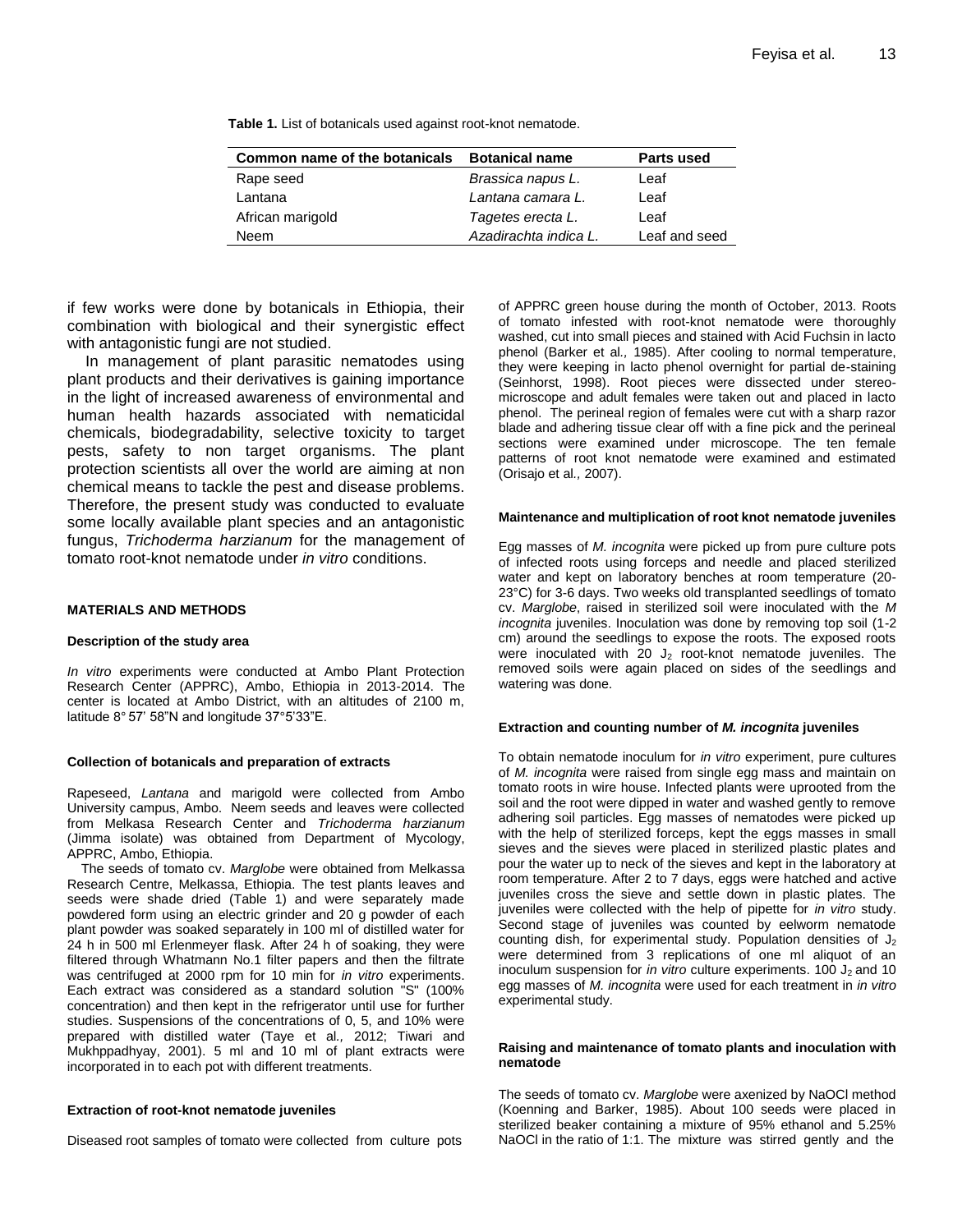seeds were allowed to soak for about 10 min. The mixture was drained off and the seeds were rinsed thrice with distilled water. Seeds of cultivar *Marglobe* were sown on sterilized soil in plastic pots under greenhouse. Three leaf stage/ one month-old seedlings were transplanted to plastic pots (15 cm dia.) containing 3 kg of sterilized soil with 1:2:3 proportions of sand, compost and clay, respectively. Each pot was planted only one tomato seedling. Fresh roots of tomato were taken from pure culture developed in the wire house and brought to Plant Pathology laboratory. Egg masses were picked up by using sterile forceps and dissecting needle and placed to Petri dish having sterile water then kept on laboratory benches at room temperature (20-23°C) till hatching was completed. Appropriate suspension of nematode was prepared in a beaker and 3 ml was taken from the total suspension and placed on counting dish, then the number of juveniles in the suspension was determined under stereomicroscope at the magnification of 50X. The population of nematode per ml was calculated from 3 replications of one ml aliquot of an inoculum suspension for *in vitro* and *in vivo* experiments. Finally, seedlings of tomato were inoculated with the 2 ml suspension of *M. incognita* at 2000 juveniles/pot after one week of transplanting. For inoculation, 1-2cm of top soil was separated out and nematode suspension was poured around the plant. Each treatment has been replicated three times and the pots were arranged in randomized complete design. Un-inoculated set of plants served as control. The soil was replaced and watering was done.

#### **Production of** *Trichoderma harzianum*

Multiplication of *T. harzianum* was performed by the method described by Tiwari and Mukhopadhyay (2001). By inoculating sterilized sorghum seeds, sand and water with spore suspensions. Spore suspensions were obtained by adding 20 ml sterilized distilled water to three- week old cultures and scraping gently with spatula. The spore suspension of *T. harzianum* was inoculated into sterilized one litter jar containing sorghum seeds and transferred or inoculated to water medium and preserved at 20°C for 3 days. Pure cultures of *T. harzianum* were cultured on Potato Dextrose Agar (PDA) media and the PDA medium was poured in to sterilized Petri dishes (9 cm wide) with 20 ml each. 5 mm blocks of the 10-day old pure cultures of *T. harzianum* were placed upside down at the center of each plate. The block was cut with the help of a flame sterilized cork borer (5 mm diameter).

The inoculated Petri dishes were kept in the growth chamber or incubated at 22ºC temperature. After 10 days, an aliquot of 10 ml of distilled sterile water (DSW) was added to each plate and the mycelium was scraped with a spatula until the culture surface was free from mycelia and the suspension was collected in a 100 ml conical flask. Spores/conidial suspension were separated from mycelia by sieving through cheese cloth and the spore/conidial suspensions were then adjusted to the desired concentration (10<sup>6</sup> spores/ml) after counting spore density using a haemocytometer (Niranjana et al*.,* 2009).

#### *In vitro* **experimental study**

Test tube bio-assay was carried out to determine the effect of different concentrations of botanical extracts and *T. harzianum on* the hatching of *M. incognita* egg masses (Nitao et al*.,* 1999). Egg masses of *M. incognita* were picked up from the root using dissecting needle and forceps. Ten uniformly sized 500 egg masses of *M. incognita* were transferred separately into 5 ml and 10 ml of each concentration of plant extracts and 5 ml of *T. harzianum* alone and combined in sterilized test tubes. Egg-masses in equal volumes of distilled water served as control (Alam, 1985).

The experiment was laid out in completely randomized design (CRD) with three replications. All the test tubes containing the suspensions and the egg masses were kept at room temperature on laboratory bench for seven days to allow eggs hatching.

#### **Juveniles (J2) bioassay**

Two ml of water-juvenile suspensions which contain 100  $J_2$ s were placed in test tube containing 5 ml and10 ml of each botanical and 5 ml of *T. harzianum* alone and combined with what. Each treatment was replicated three times. The number of dead  $J_2$ s was recorded every 24 h for three days. After 24, 48 and 72 h, active and inactive  $J_2s$  were counted in each test tube and sterilized distilled water (SDW) served as control (Zasada et al*.,* 2002). Juveniles were considered dead if they did not move when teased with fine needle and body become straight (Siddique and Shahkad, 2004). Percent  $J_2$  mortality in a tube was calculated as:

%J2 mortality =  $[No. of inactive (dead) J2s] / Total J2s in a tube x$ 100

#### **Data analysis**

The data were subjected to an Analysis of Variance (ANOVA) procedures using Statistical Analysis system (version.9.1.3, SAS Institute Inc., Cary, NC, USA). All data were subjected to analysis of variance and Duncan's New Multiple Range Test used to separate means at 5% level of probability.

## **RESULTS AND DISCUSSION**

Results of the study showed that plant extracts and *Trichoderma harzianum* applied individually and in combination were able to immobilized  $M$ . *incognita*  $J_2$ after 24, 48 and 72 h of exposures (Table 2). There was a significant difference in the mortality rate of second stage juveniles of *M. incognita* treated with different concentrations of aqueous plant extracts and *Trichoderma harzianum* at 24 h. Neem seed extract at 10% concentration caused significant mortality of *M.*   $incogita$   $J_2$  24 h after treatment application when compared to all the other treatments. It was able to immobilized J<sub>2</sub> of *M incognita* by 89, 93 and 100% after 24, 48 and 72 h of exposure, respectively. Results of the study agrees with the findings of Agbenin, (2004) who reported of a 100% in mortality of root-knot nematode larvae after 24 h exposure to dry leaf neem extract. Parmar, (1987) also reported that aqueous extracts of leaf, flower, fruit, bark, root and gum of neem were highly toxic to nematodes egg or juveniles with fruit extract showing the most lethal activity followed by leaf extract. In the present study, at 5% concentration, the highest juvenile mortality of what % within 24 h was shown in neem seed and followed by *L. camara*, African marigold and neem leaf, respectively. After 48 h of application both at 5 and 10% concentrations, the highest mortality was shown in neem seed and the lowest mortality was shown in rape seed + *T. harzianum.* After 72 h treatment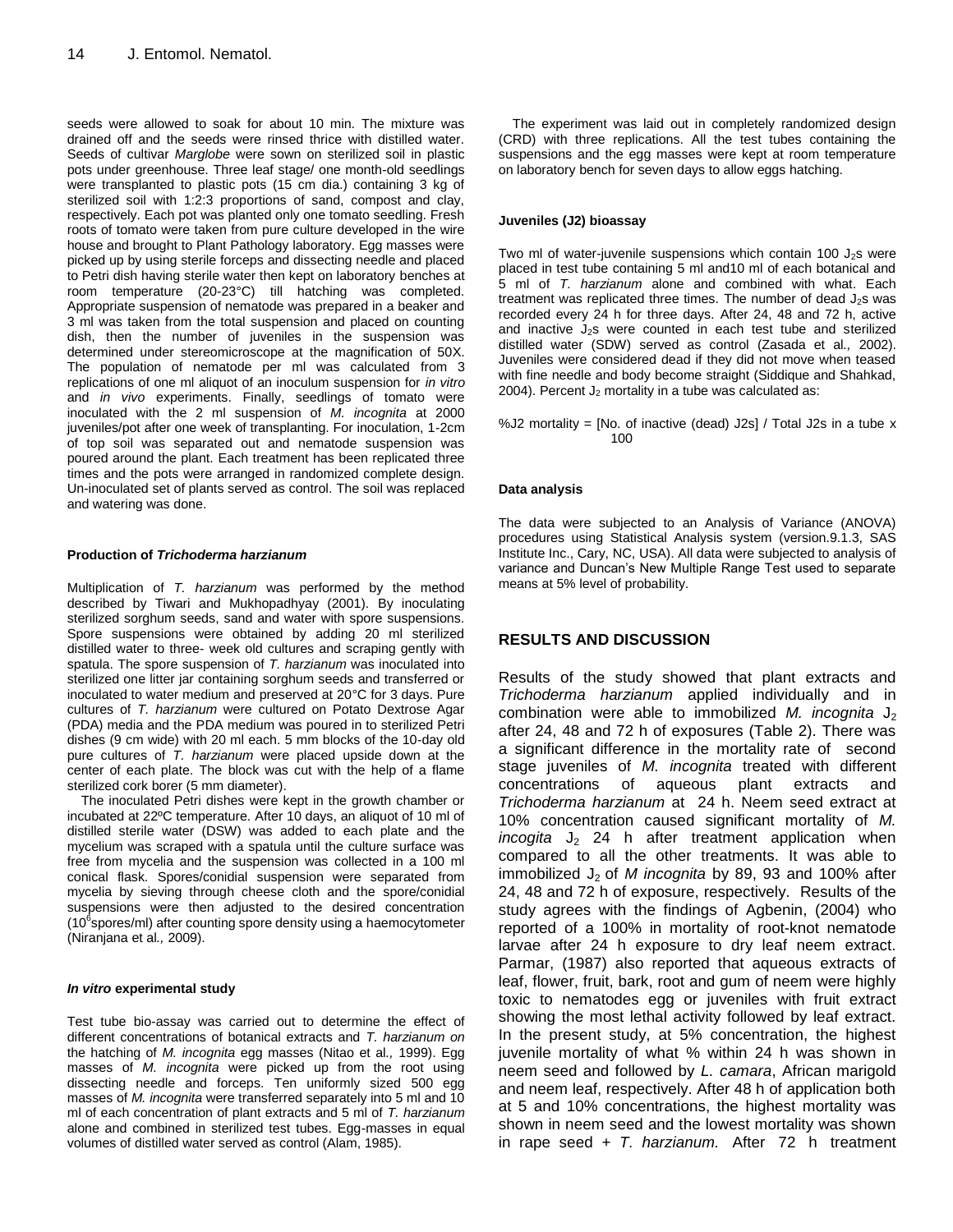| Percent mortality of J2 of M. incogita |        |          |          |         |  |  |
|----------------------------------------|--------|----------|----------|---------|--|--|
| <b>Treatments</b>                      | Con. % | 24h      | 48h      | 72 h    |  |  |
| Rape seed leaf extract alone           | 5      | 72.33e   | 76.33e   | 78.67d  |  |  |
|                                        | 10     | 77.67d   | 81.33d   | 84.67c  |  |  |
| Lantana leaf extract alone             | 5      | 82.67bc  | 86.33bc  | 87.33c  |  |  |
|                                        | 10     | 82.60bc  | 85.33bcd | 96.00b  |  |  |
| African marigold leaf extract alone    | 5      | 80.33cd  | 83.33cd  | 86.33c  |  |  |
|                                        | 10     | 84.00b   | 88.00b   | 95.00b  |  |  |
| Neem leaf extract alone                | 5      | 79.00d   | 82.00d   | 85.33c  |  |  |
|                                        | 10     | 83.33bc  | 86.67bc  | 94.67b  |  |  |
| Neem seed extract alone                | 5      | 84.33b   | 88.67b   | 94.00b  |  |  |
|                                        | 10     | 89.00a   | 93.00a   | 100.00a |  |  |
| T. harzianum suspension alone          | 5      | 64.33f   | 70.00f   | 80.67d  |  |  |
| Rape seed + T.harzianum                | 5      | 50.33i   | 53.00e   | 57.33g  |  |  |
| Lantana + $T$ . harzianum              | 5      | 58.67g   | 61.67g   | 65.67f  |  |  |
| African marigold $+ T$ . harzianum     | 5      | 55.667gh | 58.67gh  | 64.00f  |  |  |
| Neem Leaf + T. harzianum               | 5      | 54.00h   | 56.00hi  | 59.00g  |  |  |
| Neem Seed + T. harzianum               | 5      | 62.30f   | 67.00f   | 73.67e  |  |  |
| Distilled Water (Control)              | 5      | 0.00i    | 0.00j    | 0.00h   |  |  |
| LSD.                                   |        | 3        | 3.69     | 3.54    |  |  |
| CV (%)                                 |        | 2.68     | 3        | 2.78    |  |  |

**Table 2.** Percentage mortality of the J2 of *M. incogita* under *in vitro* test using botanicals and *T. harzianum.*

Note: Means in each column followed by the same letter were not significantly different at  $(P < 0.0001)$ , according to Duncan's Multiple Range Test (DMRT).

application the highest and the lowest percent mortality was found in neem seed and rape seed + *T. harzianum,* respectively. On the other hand, all botanicals which combined with *T. harzianum* and applied at both 5% and 10% concentrations showed less mortality of juveniles than individually applied within 24, 48 and 72 h. There were no significant differences among treatments of rape seed leaf at 10% concentration, *L. camara*, African marigold and neem leaf at 5% concentration within 72 h. Effects of all treatments and *T. harzianum* on  $J_2$  mobility continued as exposure time increased, although the differences were not significant as such after 24 h (Table 2). Generally, the mortality rates of juveniles increased with an increase in exposure time. A similar result was reported by Elbadri et al*.* (2008).

There were significant differences between treatments in number of infective juveniles/egg mass of *M. incognita* (Table 3). Different botanicals applied at different concentrations and *T. harzianum* individually and in combination inhibited egg/juvenile hatching. Among botanicals applied, neem seed at concentration of 10 % inhibited egg mass hatching to juveniles, because this concentration had least number of infective juveniles per 10 egg masses, in comparison to 100 juveniles in control. On the other hand, there were no significant differences

between *T. harzianum* which applied at 5%. In general botanicals applied at concentration of 10% was more effective than botanicals applied at 5% concentration on egg mass hatching than *T. harzianum* applied at 5% concentration. Neem seed, neem leaf and *L. camara* at both concentrations, African marigold at 10% concentrations reduce the hatching maximum  $(>90%)$ over the control. Both at 10 and 5% concentrations, the greatest percentage of hatching inhibition (96%) and (92%) was achieved by neem seed, neem leaf followed by *L. camara* and African marigold (90%). Among the botanicals, the least egg mass inhibition was obtained by rape seed leaf at both concentrations individually (88%) and combination with *T. harzianum*. Susan and Noweer, (2005) reported that the plant extracts of basil, marigold, pyrethrum, neem and china berry proved to be effective against *M. incognita*. Also, the inhibitory effect of the extracts might be due to the chemicals present in the extracts that possess ovicidal and larvicidal properties (Adegbite, 2003). These chemicals either affected the embryonic development or killed the eggs or even dissolved the egg masses. Similar results were reported that the extracts contained alkaloids, flavonoids, saponins, amides including benzamide and ketones that singly and in combination inhibit egg mass hatching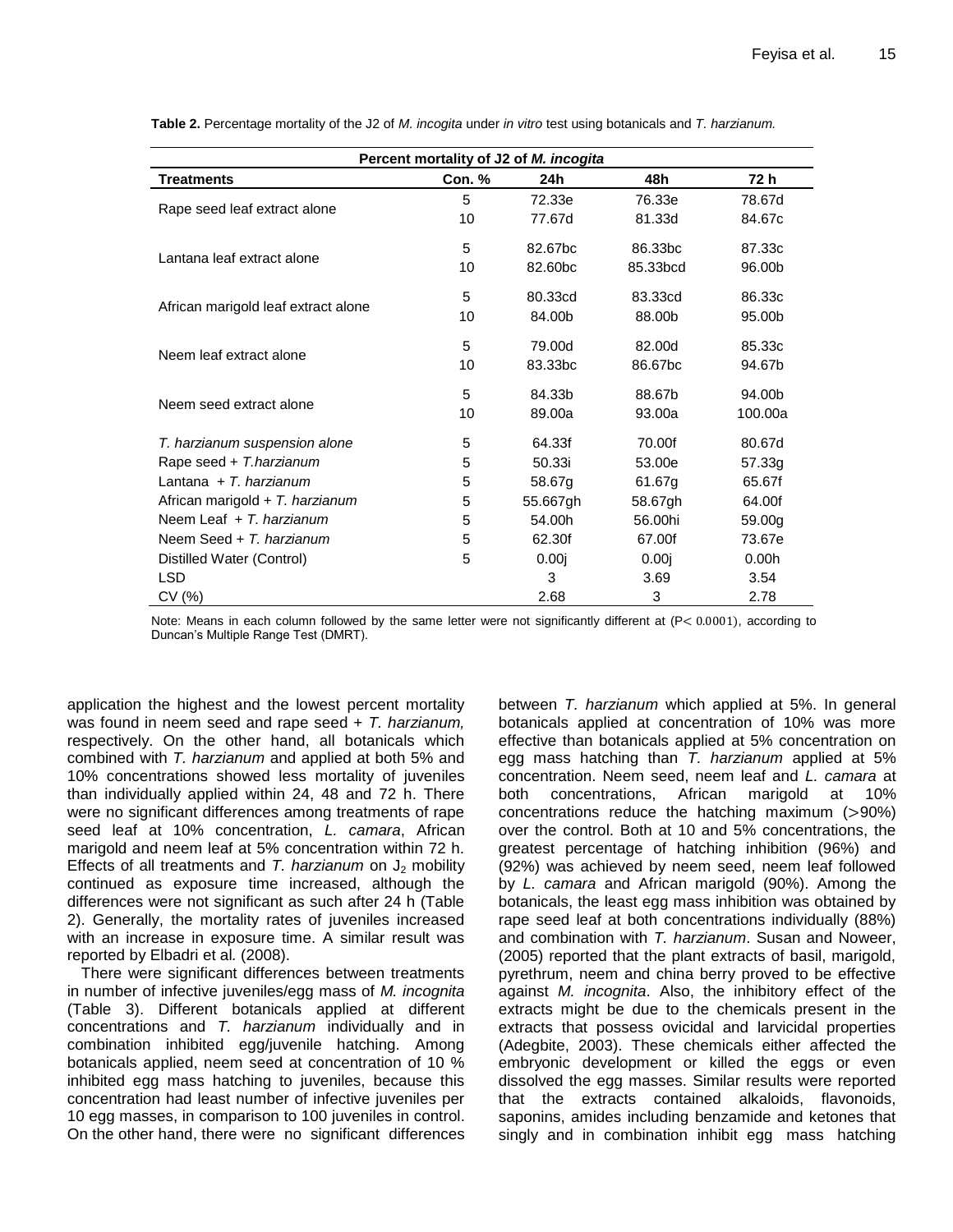| <b>Table 3.</b> Effect of aqueous extracts of botanicals and T. harzianum on eggs of M incognita |  |  |  |
|--------------------------------------------------------------------------------------------------|--|--|--|
|--------------------------------------------------------------------------------------------------|--|--|--|

| Treatments                          | <b>Concentration</b> | No. eggs hatched to $J_2$ after 7 days | $Z**$ |
|-------------------------------------|----------------------|----------------------------------------|-------|
| Rape Seed Leaf extract alone        | 5                    | 36,00cdef                              | 88    |
|                                     | 10                   | 33.60cdef                              | 89    |
| Lantana leaf extract alone          | 5                    | 30.67cdef                              | 90    |
|                                     | 10                   | 32,60cdef                              | 91    |
| African marigold leaf extract alone | 5                    | 33,00cdef                              | 89    |
|                                     | 10                   | 27.00ef                                | 91    |
| Neem Leaf extract alone             | 5                    | 33.33cdef                              | 89    |
|                                     | 10                   | 29.00def                               | 90    |
| Neem Seed extract alone             | 5                    | 25.00f                                 | 92    |
|                                     | 10                   | 10.67g                                 | 96    |
| T.harzianum suspension alone        | 5                    | 38.67cde                               | 87    |
| Rape seed + T.harzianum             | 5,5                  | 56.33b                                 | 81    |
| Lantana + $T$ . harzianum           | 5,5                  | 40.30cd                                | 87    |
| African marigold + T. harzianum     | 5,5                  | 43.00c                                 | 86    |
| Neem Leaf $+T$ . harzianum          | 5,5                  | 54.67b                                 | 82    |
| Neem Seed + T. harzianum            | 5,5                  | 39.33cde                               | 87    |
| Distilled Water (Control)           | 5                    | 301.33a                                |       |
| LSD.                                |                      | 11                                     |       |
| (CV)%                               |                      | 13                                     |       |

Means in column with the same letters are not significantly different  $(P < 0.0001)$  by DMRT Z\*\* Hatching inhibition over the control in percent.

(Mousa et al*.,* 2011). Also, Salawu, (1992) reported that the neem seed extracts to inhibit egg hatch and juvenile activity. In the present study, the neem seed was acted as the highest in juvenile mortality and egg mass hatch inhibition by *in vitro*. Meira et al., (2006) reported that the soluble plant extracts were very effective in inhibiting egg-hatch and larval motility of nematodes. The active principles of neem viz. nimbidin and thionimone were reported to be highly active against nematodes. Fatema and Ahmad, (2005) have been reported that the extracts of neem leaf and garlic bulb completely inhibited hatching of egg masses of *M. incognita* and were lethal to larvae. In this study, the neem leaf extracts can inhibit 90% of egg hatching. The inability of the egg mass to hatch is as a result of ingress/entrance of plant extracts into the egg mass. Larvae in the egg mass were exposed to the toxic effect of the extract resulting first in reduced mobility and finally death or moribund state. Once this state is reached the larva cannot pierce through the wall with its stylet hence hatching ceases. The egg mass which is a part of the perineal region of the female in root-knot is permeable to the active ingredient in the extracts (Hirschmann, 1985). These compounds act by various mechanisms like blocking molting of larvae, disrupting mating and sexual communication of nematodes, reducing the motility of gut and by inhibiting the formation of chitin (Ramasamy, 2008). In this study, the botanicals used only they were effective but when they were used in combination they show less effective so it is evident that as extract was diluted, toxicity was decreased resulting in correspondent decrease in inhibition and any inhibition was observed in distilled water.

# **Conclusion**

Water extract of all tested botanicals plants significantly inhibited egg hatching of root knot nematode and resulted in 100% mortality of the second juveniles of *M. incognita in vitro* after 72 h of exposure. Egg inhibition and larval mortality decreased with increase in dilution of all the extracts. Juvenile mortality increased with a corresponding increased in time of exposure. Thus this finding is important in the identification and development of alternative strategies in controlling root-knot nematodes. There is however the need for further studies in identifying new classes of bio-pesticides from natural plants to replace the synthetic dangerous and expensive chemicals used at present.

## **Conflict of Interests**

The authors have not declared any conflict of interests.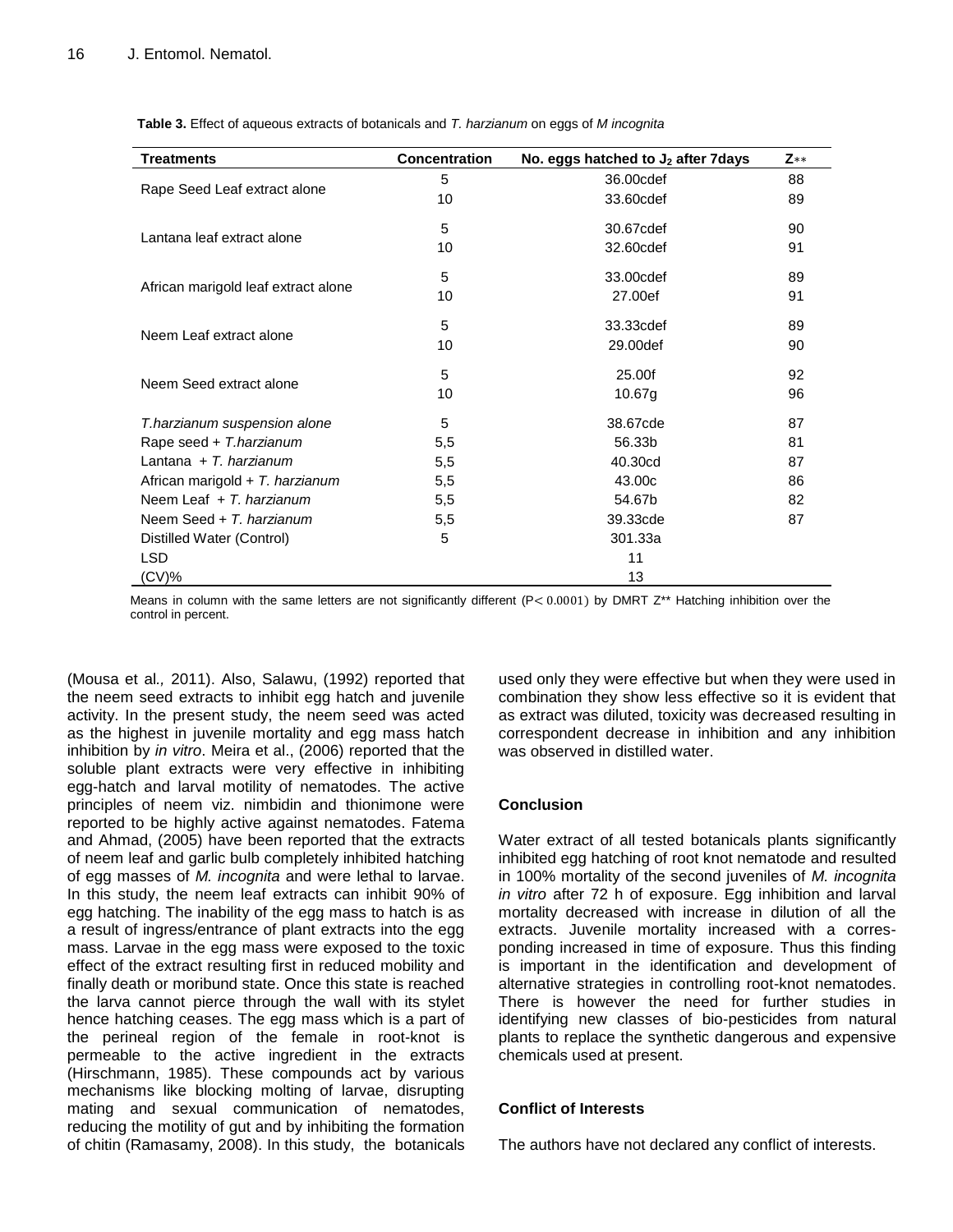#### **REFERENCES**

- Abo-Elyousr KA, Khan Z, Abedel-Moneim MF (2010). Evaluation of plant extracts and *Pseudomonas* spp. for control of root-knot nematode, *Meloidogyne incognita* on tomato. Nematropica 40:289- 299.
- Adegbite AA (2003). Comparative effects of carbofuran and water extracts of *Chromoleana odorata* on growth, yield and food components of root knot nematode infested soybean (Glycine max (L), Merill). Ph.D Dissertation, University of Ibadan, Nigeria.
- Agbenin NO, Emechebe AM, Marley PS (2004). Evaluations of Neem seed powder for *Fusarium* wilt and *Meloidogyne* control on tomato. Arch. Phytopathol. Plant Prot. 37:319-326.
- Ahmad F, Rather MA, Siddiqui MA (2010) Nematicidal Activity of Leaf Extracts from *Lantana camara* L. against *Meloidogyne incognita*  (Kofoid and White) Chitwood and its use to Manage Roots Infection of *Solanum melongena* L. Brazil Arch Biol. Technol. 53:543-548.
- Akhtar M (2000). Approaches to Biological Control of Nematode Pests by Natural Products and Enemies. J. Crop Prod. 3:367-395.
- Alam MM (1985) A single method for "*in vitro*" screening for nematoxicity. Int. Nematol Netw. Newsl. 2:6.
- Alam S, Akhter N, Begun F, Banu MS, Islam MR, Chowdhary AN, Alam MS (2002). Antifuungal Activities (*in vitro*) of some plant extracts and smoke on four fungal pathogens of different hosts. Pak. J. Biol. Sci., 5: 307-309.
- Al Kader MAA (2008). *In vitro* studies on nematode interaction with their antagonistic fungi in the rhizosphere of various plants. *Ph.D. Thesis*, Albert-Ludwigs-Universität, Germany. 58 p.
- Anastasiadis IA, Giannakou IO, Prophetou-Athanasiadou DA, Gowen SR (2008). The combined effect of the application of a biocontrol agent *Paecilomyces lilacinus,* with various practices for the control of root-knot nematodes. Crop Prot. 27:352-361.
- Barker KR, Carter CC, Sasser JN (1985). An advanced treatise on *Meloidogyne*: Volume II. North Carolina State University Graphics. 223 p.
- Chet I, Baker R (1981). Induction of suppressiveness to *Rhizoctonia solani* in soil. Phytopathology 70:994-998.
- Cuadra R, Ortega J, Morfi OL, Soto L, Zayas MDLA, Perera E (2008). Effect of the biological control of Trifesol and Nemacid on root-knot nematodes in sheltered vegetable production. Rev. Protección Veg. 23(1):59-62
- Elbadri GAAD, Lee W, Park JC, Yu HB, Choo HY (2008). Evaluation of various plant extracts for their nematicidal efficacies against juveniles of *Meloidogyne incognita*. J. Asia-Pacific Entomol. 11(2):99-102.
- Food Agricultural Organization FAO (2006) FAO production year book, Basic Data Unit, Statistics division, FAO, Rome, Italy 55:125-127.
- Fatema S, Ahmad MU (2005). Comparative efficacy of some organic amendments and a nematicide (Furadan-3G) against root-knot on two local varieties of groundnut. Plant Pathol. J. 4(1):54-57.
- Goswami BK, Mittal A (2004). Management of root-knot nematode infecting tomato by *Trichoderma viride* and *Paecilomyces lilacinus*. Indian Phytopathol. 57:235-236.
- Hallman J, Davies KG, Sikora R (2009). Biological control using microbial pathogens, endophytes and antagonists. In: Root-knot Nematodes. Perry R.N., Moens M., Starr J.L (eds.). Wallingford, UK, CAB International: pp. 380-411.
- Holeta Agricultural Research Center (HARC). (2005). Annual.Research Report. Holeta, Ethiopia.
- Hirschmann H (1985). The classification of the family Meloidogynidae; In: An Advanced treatise on Meloidogyne: Vol. 11, Methodology, edited by Sasser, J. N. and Carter, C. C.; chap.4; North Carolina State University Department of Plant Pathology and the United States of Agency for International Development, Raleigh.
- Lemma D, Herath E (1994). Horticulture Research and Development in Ethiopia: proceedings of second National Horticultural Workshop of Ethiopia, 1-3 December 1992. Horticulture research: Past, present and future trends. pp. 19-28.
- Lemma D, Yayeh Z, Herath M (1992) Agronomic studies in tomato. Horticulture Research and Development in Ethiopia: Proceedings of the Second National Horticultural Workshop of Ethiopia. Addis Ababa, Ethiopia.
- Liu XZ, Xiang MC, Che YS (2009). The living strategy of

nematophagous fungi. Mycoscience 50:20-25.

- Marahatta SP, Wang KH, Sipes BS, Hooks CRR (2010). Strip-till cover cropping for managing nematodes, soil mesoarthropods and weeds in a bitter melon agro ecosystem. J. Nematol. 42:111-119.
- Mashela PW, Shimelis HA, Mudau FN (2008).Comparison of the efficacy of ground wild cucumber fruits, aldicarb and fenamiphos on suppression of Meloidogyne incognita in tomato.Phytopatol. 156:264- 267.
- Meira B, Edna S, Yitzhak S (2006). Nematicidal activity of *Chrysanthemum coronarium*. Eur. J. Plant Pathol. 114: 427-433.
- Meyer SLF, Roberts DP, Chitwood DJ, Carta L.K, Lumsden RD, Mao W (2001). Application of *Burkholderia cepacia* and *Trichoderma virens*, alone and in combinations, against *Meloidogyne incognita* on bell pepper, Nematropica 31: 75-86.
- MoARD (Ministry of Agriculture and research Development) (2009) Rural Capacity Building project. Course for Training of trainers on improved horticultural crop technologies. pp. 5-19.
- Mousa EM, Mahdy ME, Younis, M. Dalia S (2011). Evaluation of some plant extracts to control root-knot nematode *Meloidogyne* spp. on tomato plants. Egypt J. Agronematol. 10(1):1-14.
- Naika S, Jeude JL, Goffau M, Hilmi M, Dam B (2005) Cultivation of Tomato, Production, Processing and Marketing. Agromisa Foundation and CTA.
- Niranjana SR, Lalitha S, Hariprasad P (2009). Mass multiplication and formulations of biocontrol agents for use against Fusarium wilt of pigeon pea through seed treatment. Int. J. Pest Manag. 55(4):317- 324.
- Nitao KN, Meyer SLF, Chitwood DJ (1999). *In vitro* assays of *Meloidogyne incognita* and *Heterodera glycines* for detection of nematode-antagonistic fungal compounds. J. Nematol. 1:172-183
- Orisajo SB, Okeniyi MO, Fademi OA, Dongo LN (2007). Nematicidal effects of water extracts of *Acalypha ciliate, Jatropha gosssypifolia, Azadiractha indica and Allium ascalonicum* on *Meloidogyne incognita* infection on cacao seedlings. J. Res. Biosci. (3):49-53.
- Parmar BS (1987). An overview of neem research and use in India during the years 1983-1986; In: Natural Pesticides from the Neem Tree and other Tropical Plants. Proceedings of the 3rd International Neem Conference, Nairobi. pp. 55-80.
- Pinkerton JN, Ivors KL, Miller ML, Moore LW (2000). Effect of solarization and cover crops on population of selected soil borne plant pathogens in Western Oregon. Plant Dis. 84(9):952-960.
- Ramasamy I (2008). High quality biopesticides for cost effective pest management Agri Info Tech, Tamil Nadu, India.
- Randhawa N, Sakhuja PK, Singh I (2001). Management of root-knot nematode *Meloidogyne incognita* on tomato with organic amendments. Plant Dis. Res. 16:274-276.
- Sakhuja PK, Jain RK (2001). Nematode diseases of vegetable crops and their management. In; Diseases of fruits and vegetables and their management T.S.Thind, (eds.). Kalyani Pub., Ludhiana (India).
- Salawu EO (1992). Effect of neem leaf extract and ethoprop singly and in combination on *Meloidogyne incognita* and growth of sugarcane. Pak. J. Nematol. 10(1):51-56.
- Seinhorst JW (1998). The common relation between population density and plant weight in pot and microplot experiments with various nematode plant combinations. Fundam. Appl. Nematol. 21:459-468.
- Sharon E, Bar-Eyal M, Chet I, Herrara-Estrella A, Kleifeld O, Spiegle Y (2001). Biological control of the root-knot nematode, *Meloidogyne javanica* by *Trichoderma harzianum*. Phytopathology 91(7):687-693.
- Sharon E, Chet I, Viterbo A (2007) Parasitism of *Trichoderma* on *Meloidogyne javanica* and role of the gelatinous matrix. Eur. J. Plant Pathol. 118:247-258.
- Sharon E, Chet I, Spiegel Y (2009) Improved attachment and parasitism of *Trichoderma* on *Meloidogyne javanica in vitro*. Eur J. Plant Pathol. 123:291-299.
- Siddiqui IA, Shaukat SS (2004) *Trichoderma harzianum* enhances the production of nematicidal compounds *in vitro* and improves biocontrol of *Meloidogyne javanica* by *Pseudomonas fluorescens* in tomato. Lett. Appl. Microbiol. 38:169-175.
- Sikora RA, Fernandez E (2005). Nematode parasites of vegetables. In: Plant Parasitic Nematodes in subtropical and Tropical Agriculture, (eds.) Luc, M., Sikora, R.A., Bridge, J. CABI Publishing, Wallingford, UK, pp. 319-392.